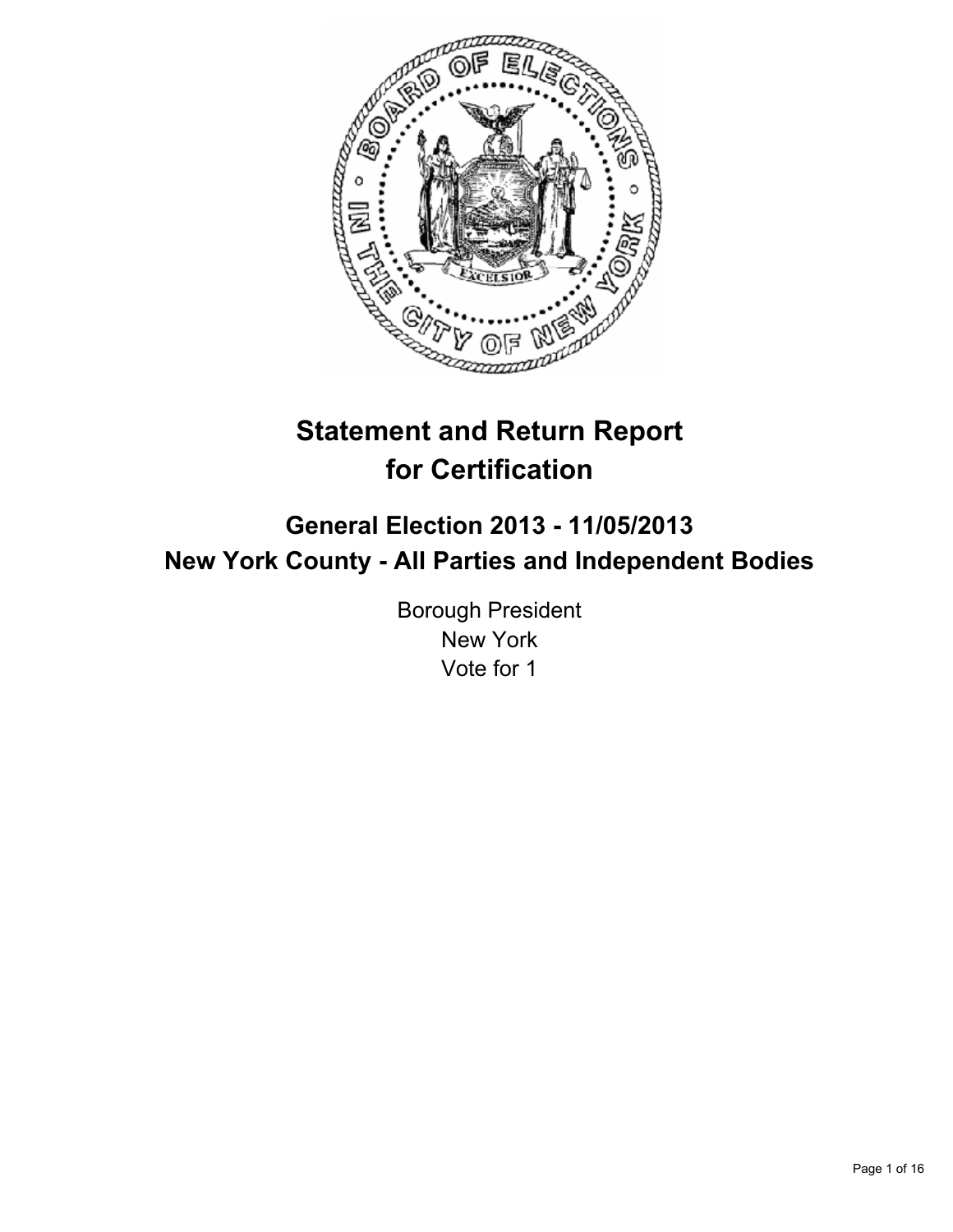

| <b>PUBLIC COUNTER</b>                                    | 16,552       |
|----------------------------------------------------------|--------------|
| <b>EMERGENCY</b>                                         | 0            |
| ABSENTEE/MILITARY                                        | 329          |
| <b>FEDERAL</b>                                           | 0            |
| SPECIAL PRESIDENTIAL                                     | 0            |
| <b>AFFIDAVIT</b>                                         | 190          |
| <b>Total Ballots</b>                                     | 17,071       |
| Less - Inapplicable Federal/Special Presidential Ballots | 0            |
| <b>Total Applicable Ballots</b>                          | 17,071       |
| GALE A. BREWER (DEMOCRATIC)                              | 11,160       |
| DAVID B. CASAVIS (REPUBLICAN)                            | 2,335        |
| DAVID B. CASAVIS (INDEPENDENCE)                          | 153          |
| DAVID B. CASAVIS (LIBERTARIAN)                           | 130          |
| DAVID B. CASAVIS (DUMP THE DUMP)                         | 37           |
| DANIEL SQUADRON (WRITE-IN)                               | 1            |
| DAVID YASSKY (WRITE-IN)                                  | 1            |
| HOGAN LIPTON (WRITE-IN)                                  | 1            |
| JEFFREY LAPADULA (WRITE-IN)                              | $\mathbf{1}$ |
| JOEL MARMON (WRITE-IN)                                   | 1            |
| LEYLA DUGU (WRITE-IN)                                    | $\mathbf{1}$ |
| MICHAEL HALPERT (WRITE-IN)                               | $\mathbf{1}$ |
| ROBERT JACKSON (WRITE-IN)                                | 3            |
| RON R. MILLER (WRITE-IN)                                 | 1            |
| TIMOTHY WHITE (WRITE-IN)                                 | 1            |
| TISA LAPADULA (WRITE-IN)                                 | 1            |
| UNATTRIBUTABLE WRITE-IN (WRITE-IN)                       | 9            |
| <b>Total Votes</b>                                       | 13,837       |
| Unrecorded                                               | 3,234        |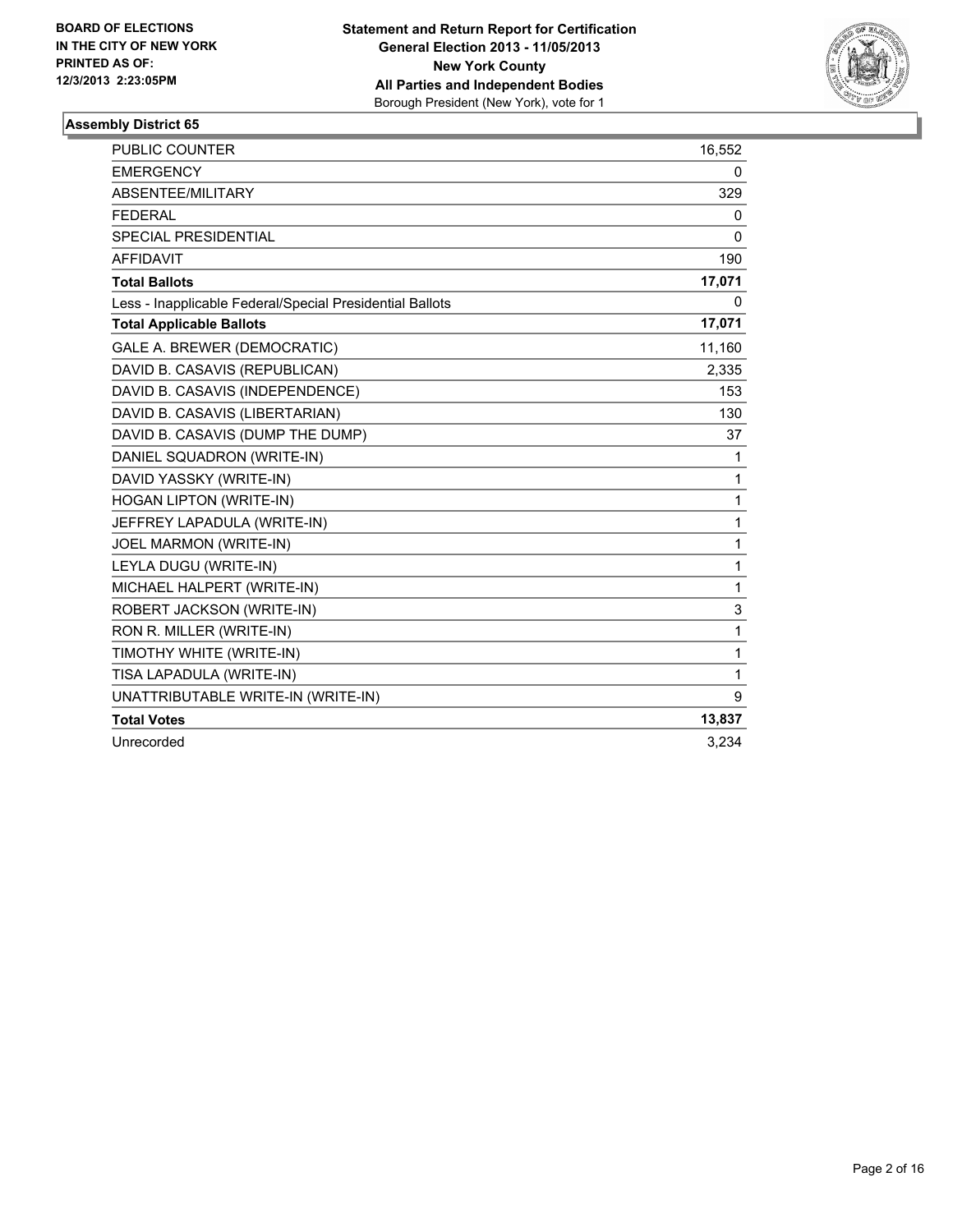

| <b>PUBLIC COUNTER</b>                                    | 22,232 |
|----------------------------------------------------------|--------|
| <b>EMERGENCY</b>                                         | 1      |
| ABSENTEE/MILITARY                                        | 737    |
| <b>FFDFRAI</b>                                           | 0      |
| <b>SPECIAL PRESIDENTIAL</b>                              | 0      |
| <b>AFFIDAVIT</b>                                         | 236    |
| <b>Total Ballots</b>                                     | 23,206 |
| Less - Inapplicable Federal/Special Presidential Ballots | 0      |
| <b>Total Applicable Ballots</b>                          | 23,206 |
| GALE A. BREWER (DEMOCRATIC)                              | 17,878 |
| DAVID B. CASAVIS (REPUBLICAN)                            | 3,025  |
| DAVID B. CASAVIS (INDEPENDENCE)                          | 231    |
| DAVID B. CASAVIS (LIBERTARIAN)                           | 174    |
| DAVID B. CASAVIS (DUMP THE DUMP)                         | 40     |
| ADAM MULITZ (WRITE-IN)                                   | 1      |
| ELIOT SPITZER (WRITE-IN)                                 | 1      |
| <b>GRACE JULICIONS (WRITE-IN)</b>                        | 1      |
| <b>JESSICA LAPPIN (WRITE-IN)</b>                         | 1      |
| JULIE NEIN (WRITE-IN)                                    | 1      |
| MARC FIRSTENBURG (WRITE-IN)                              | 1      |
| ROBERT JACKSON (WRITE-IN)                                | 1      |
| SHANE FERRER SHEEHY (WRITE-IN)                           | 1      |
| UNATTRIBUTABLE WRITE-IN (WRITE-IN)                       | 8      |
| <b>Total Votes</b>                                       | 21,364 |
| Unrecorded                                               | 1.842  |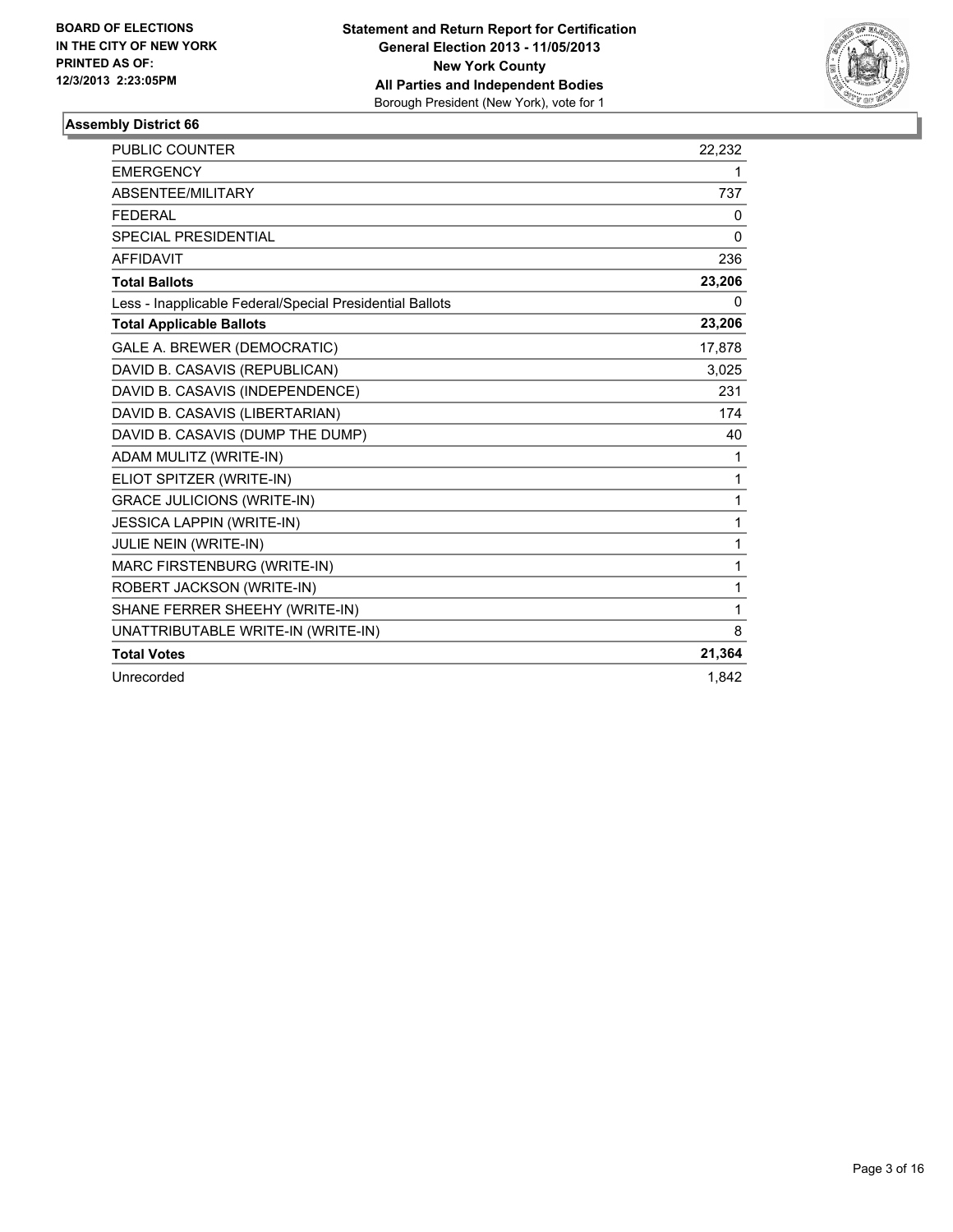

| <b>PUBLIC COUNTER</b>                                    | 27,496         |
|----------------------------------------------------------|----------------|
| <b>EMERGENCY</b>                                         | 0              |
| ABSENTEE/MILITARY                                        | 917            |
| <b>FEDERAL</b>                                           | 0              |
| <b>SPECIAL PRESIDENTIAL</b>                              | $\mathbf{0}$   |
| <b>AFFIDAVIT</b>                                         | 277            |
| <b>Total Ballots</b>                                     | 28,690         |
| Less - Inapplicable Federal/Special Presidential Ballots | 0              |
| <b>Total Applicable Ballots</b>                          | 28,690         |
| GALE A. BREWER (DEMOCRATIC)                              | 22,905         |
| DAVID B. CASAVIS (REPUBLICAN)                            | 3,797          |
| DAVID B. CASAVIS (INDEPENDENCE)                          | 206            |
| DAVID B. CASAVIS (LIBERTARIAN)                           | 156            |
| DAVID B. CASAVIS (DUMP THE DUMP)                         | 28             |
| BRETT SCHWARTZ (WRITE-IN)                                | 1              |
| DAVID MCREYNOLDS (WRITE-IN)                              | 1              |
| EDWARD WIPPER (WRITE-IN)                                 | $\mathbf{1}$   |
| INVY ASHA (WRITE-IN)                                     | 1              |
| <b>JESSICA LAPPIN (WRITE-IN)</b>                         | 1              |
| JOHN LIU (WRITE-IN)                                      | $\mathbf{1}$   |
| JULIE MERIA (WRITE-IN)                                   | 1              |
| RANDY CREDICO (WRITE-IN)                                 | $\overline{2}$ |
| SCOTT SUMMER (WRITE-IN)                                  | 1              |
| UNATTRIBUTABLE WRITE-IN (WRITE-IN)                       | 1              |
| <b>WILLIAM CLINTON (WRITE-IN)</b>                        | $\mathbf{1}$   |
| <b>Total Votes</b>                                       | 27,104         |
| Unrecorded                                               | 1,586          |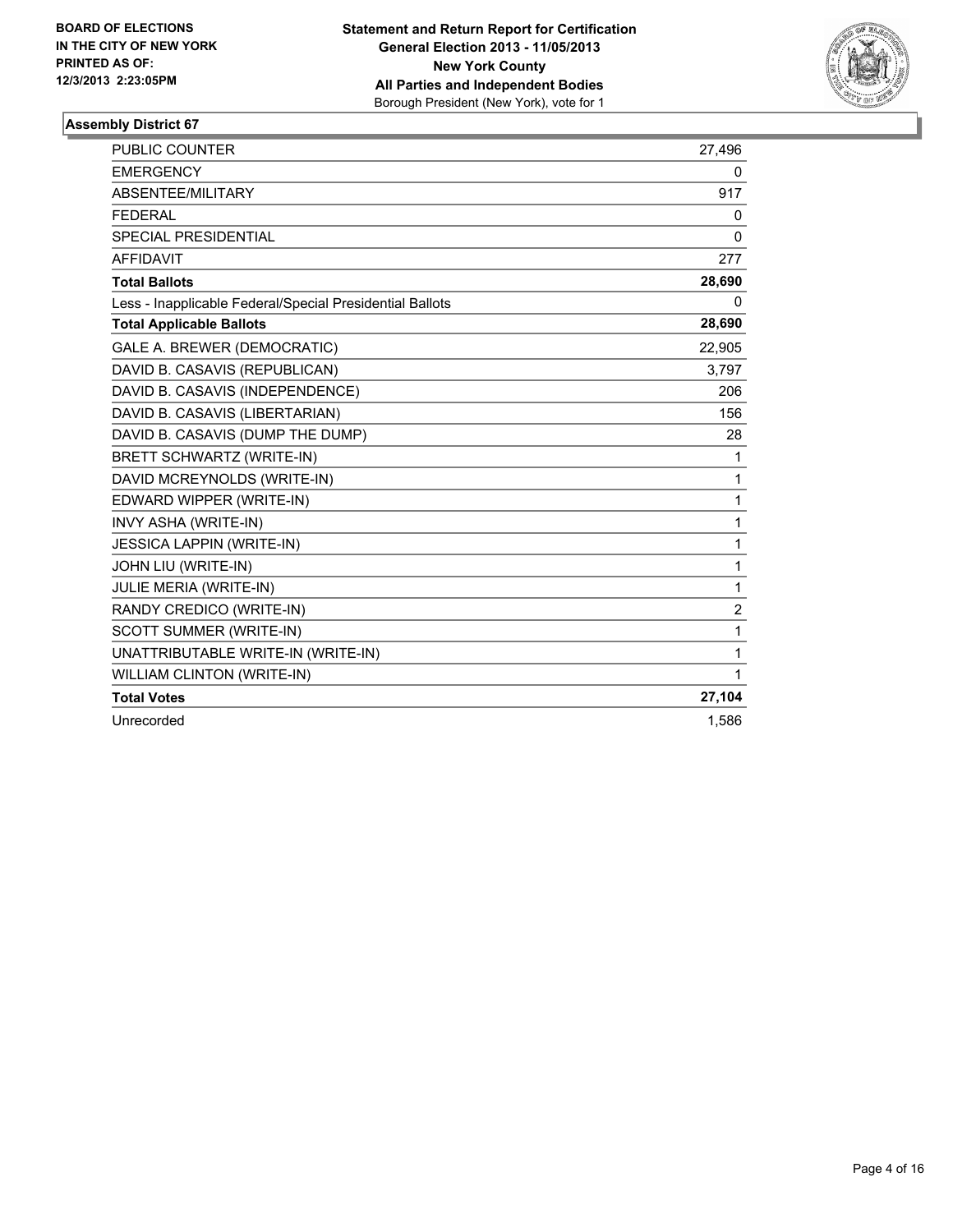

| PUBLIC COUNTER                                           | 17,450 |
|----------------------------------------------------------|--------|
| <b>EMERGENCY</b>                                         | 0      |
| ABSENTEE/MILITARY                                        | 400    |
| <b>FEDERAL</b>                                           | 0      |
| <b>SPECIAL PRESIDENTIAL</b>                              | 0      |
| <b>AFFIDAVIT</b>                                         | 268    |
| <b>Total Ballots</b>                                     | 18,118 |
| Less - Inapplicable Federal/Special Presidential Ballots | 0      |
| <b>Total Applicable Ballots</b>                          | 18,118 |
| GALE A. BREWER (DEMOCRATIC)                              | 13,528 |
| DAVID B. CASAVIS (REPUBLICAN)                            | 1,361  |
| DAVID B. CASAVIS (INDEPENDENCE)                          | 127    |
| DAVID B. CASAVIS (LIBERTARIAN)                           | 57     |
| DAVID B. CASAVIS (DUMP THE DUMP)                         | 62     |
| BRIAN FORD (WRITE-IN)                                    | 1      |
| EVA MENDEZ (WRITE-IN)                                    | 1      |
| LENNARD MCNEIL (WRITE-IN)                                | 1      |
| MATT MORAN (WRITE-IN)                                    | 1      |
| ROSEMARY MOALY (WRITE-IN)                                | 1      |
| UNATTRIBUTABLE WRITE-IN (WRITE-IN)                       | 5      |
| VINCENT YANN (WRITE-IN)                                  | 1      |
| <b>Total Votes</b>                                       | 15,146 |
| Unrecorded                                               | 2,972  |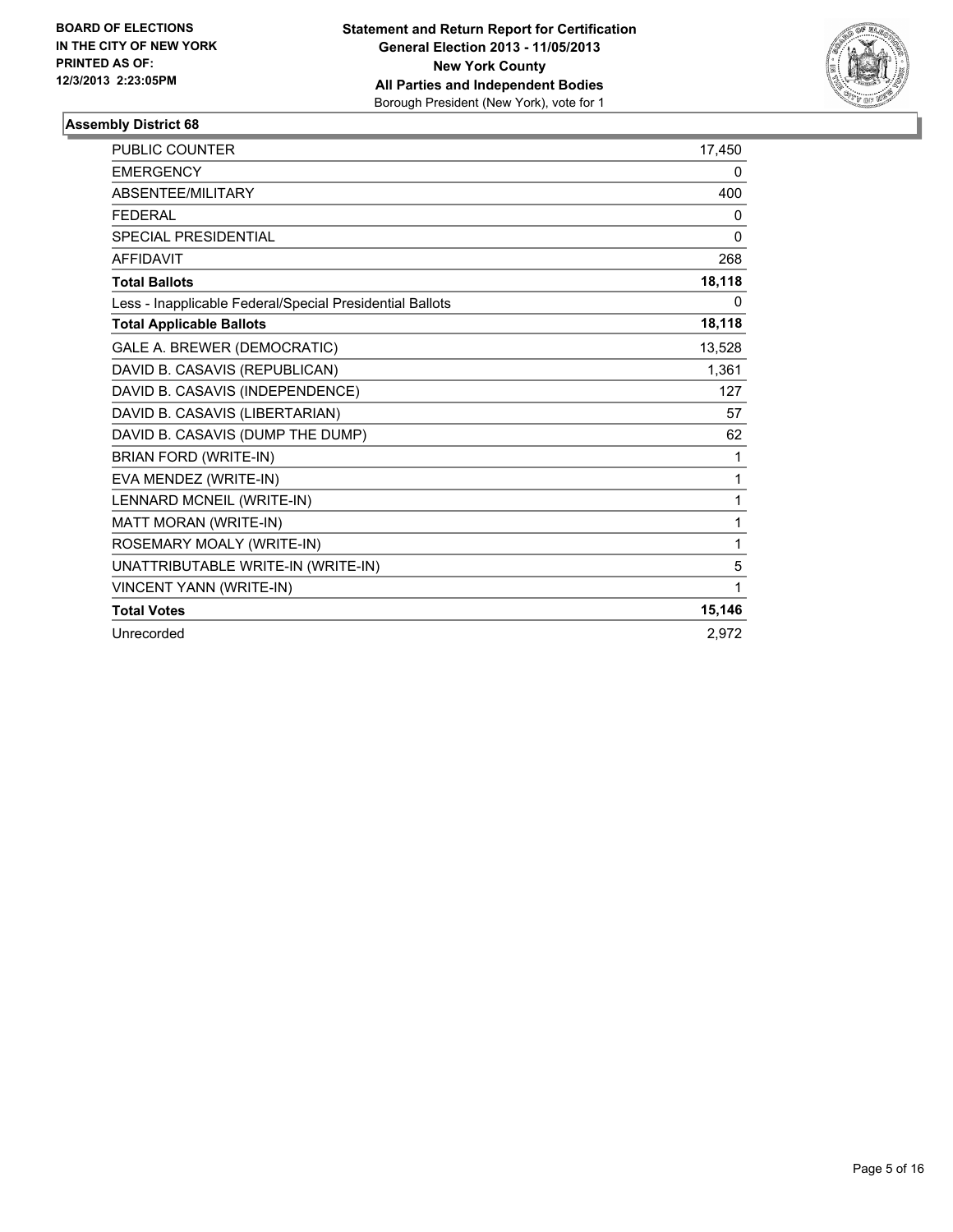

| <b>PUBLIC COUNTER</b>                                    | 28,005         |
|----------------------------------------------------------|----------------|
| <b>EMERGENCY</b>                                         | 58             |
| ABSENTEE/MILITARY                                        | 910            |
| <b>FEDERAL</b>                                           | 0              |
| <b>SPECIAL PRESIDENTIAL</b>                              | 0              |
| <b>AFFIDAVIT</b>                                         | 323            |
| <b>Total Ballots</b>                                     | 29,296         |
| Less - Inapplicable Federal/Special Presidential Ballots | 0              |
| <b>Total Applicable Ballots</b>                          | 29,296         |
| GALE A. BREWER (DEMOCRATIC)                              | 24,399         |
| DAVID B. CASAVIS (REPUBLICAN)                            | 2,278          |
| DAVID B. CASAVIS (INDEPENDENCE)                          | 205            |
| DAVID B. CASAVIS (LIBERTARIAN)                           | 110            |
| DAVID B. CASAVIS (DUMP THE DUMP)                         | 40             |
| DAVID SHAPE (WRITE-IN)                                   | 1              |
| <b>JESSICA LAPPIN (WRITE-IN)</b>                         | 1              |
| JOHN TEST (WRITE-IN)                                     | $\mathbf{1}$   |
| JORAH MORMONT (WRITE-IN)                                 | 1              |
| <b>JUSTIN WARD (WRITE-IN)</b>                            | 1              |
| LENNY GARCIA (WRITE-IN)                                  | 1              |
| LUIS TEJADA (WRITE-IN)                                   | 1              |
| ROBERT F KENNEDY (WRITE-IN)                              | 1              |
| SAMUEL WIENER (WRITE-IN)                                 | 1              |
| TINA FEY (WRITE-IN)                                      | 1              |
| UNATTRIBUTABLE WRITE-IN (WRITE-IN)                       | $\overline{7}$ |
| <b>Total Votes</b>                                       | 27,049         |
| Unrecorded                                               | 2.247          |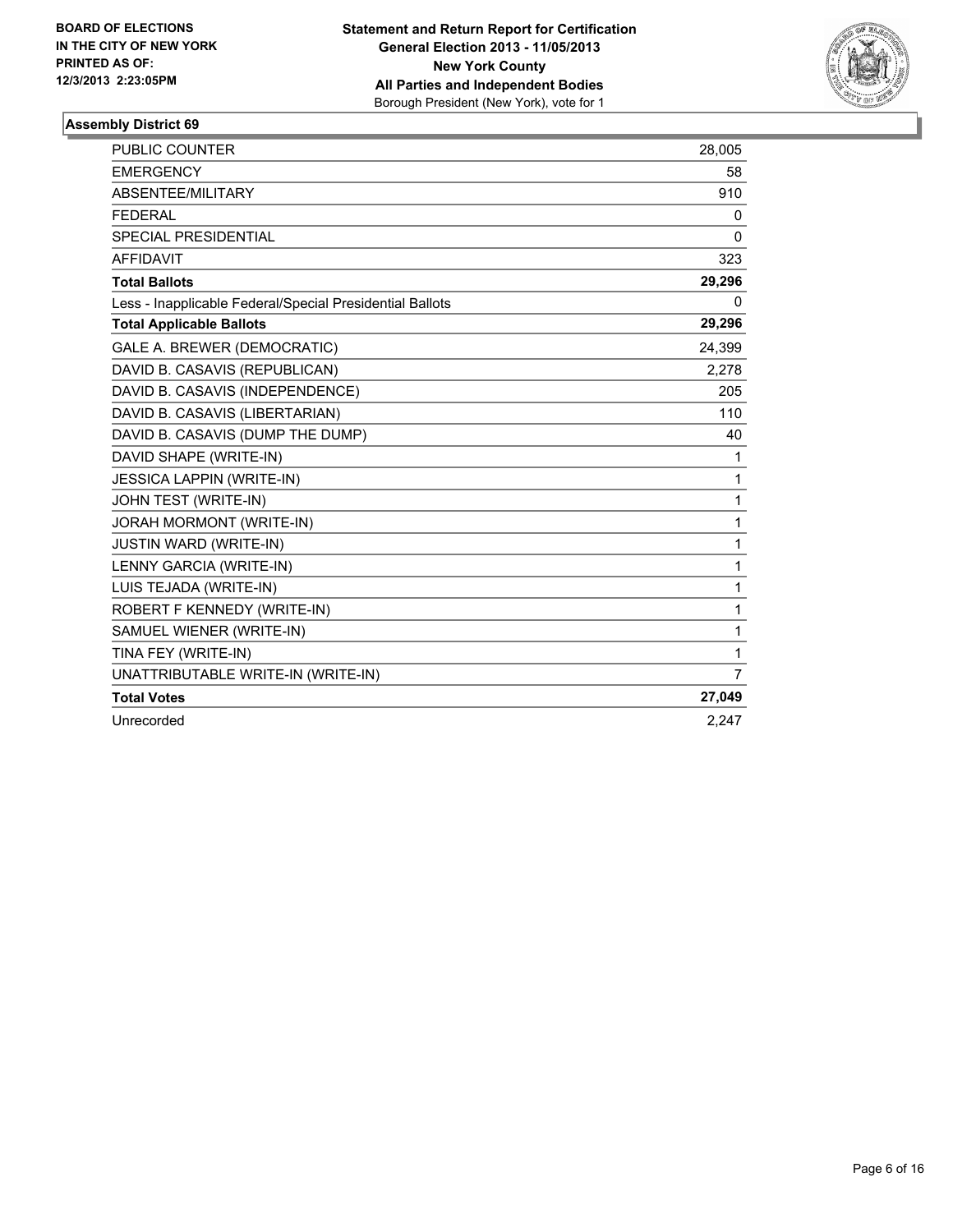

| <b>PUBLIC COUNTER</b>                                    | 21,374       |
|----------------------------------------------------------|--------------|
| <b>EMERGENCY</b>                                         | 6            |
| ABSENTEE/MILITARY                                        | 621          |
| <b>FEDERAL</b>                                           | 0            |
| SPECIAL PRESIDENTIAL                                     | $\mathbf{0}$ |
| <b>AFFIDAVIT</b>                                         | 329          |
| <b>Total Ballots</b>                                     | 22,330       |
| Less - Inapplicable Federal/Special Presidential Ballots | 0            |
| <b>Total Applicable Ballots</b>                          | 22,330       |
| GALE A. BREWER (DEMOCRATIC)                              | 18.547       |
| DAVID B. CASAVIS (REPUBLICAN)                            | 586          |
| DAVID B. CASAVIS (INDEPENDENCE)                          | 140          |
| DAVID B. CASAVIS (LIBERTARIAN)                           | 44           |
| DAVID B. CASAVIS (DUMP THE DUMP)                         | 20           |
| BILL DE BLASIO (WRITE-IN)                                | 1            |
| EILEEN V CASEY (WRITE-IN)                                | 1            |
| JELEESA MYERS (WRITE-IN)                                 | 1            |
| JULIA MERIN (WRITE-IN)                                   | 1            |
| LUIS TEJADA (WRITE-IN)                                   | 1            |
| ROBERT JACKSON (WRITE-IN)                                | 5            |
| TWANA ADAMS (WRITE-IN)                                   | 1            |
| UNATTRIBUTABLE WRITE-IN (WRITE-IN)                       | 8            |
| <b>Total Votes</b>                                       | 19,356       |
| Unrecorded                                               | 2.974        |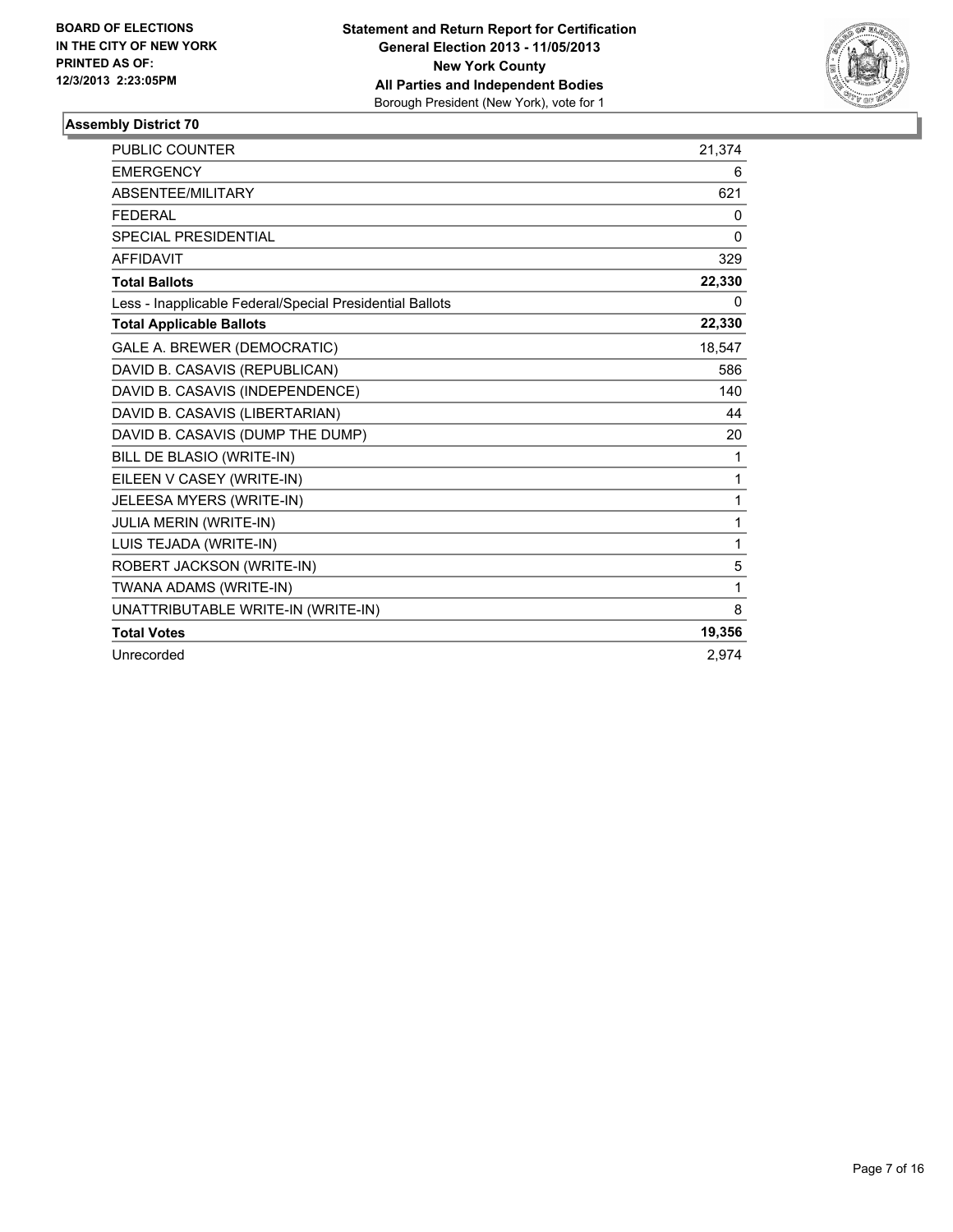

| <b>PUBLIC COUNTER</b>                                    | 20,420         |
|----------------------------------------------------------|----------------|
| <b>EMERGENCY</b>                                         | 0              |
| ABSENTEE/MILITARY                                        | 494            |
| <b>FEDERAL</b>                                           | 0              |
| <b>SPECIAL PRESIDENTIAL</b>                              | 0              |
| <b>AFFIDAVIT</b>                                         | 275            |
| <b>Total Ballots</b>                                     | 21,189         |
| Less - Inapplicable Federal/Special Presidential Ballots | 0              |
| <b>Total Applicable Ballots</b>                          | 21,189         |
| GALE A. BREWER (DEMOCRATIC)                              | 16,720         |
| DAVID B. CASAVIS (REPUBLICAN)                            | 989            |
| DAVID B. CASAVIS (INDEPENDENCE)                          | 139            |
| DAVID B. CASAVIS (LIBERTARIAN)                           | 62             |
| DAVID B. CASAVIS (DUMP THE DUMP)                         | 27             |
| ALAN HENNESSY (WRITE-IN)                                 | 1              |
| BELLE HOOKS (WRITE-IN)                                   | 1              |
| JOHN TEST (WRITE-IN)                                     | $\mathbf{1}$   |
| JOHNATHON J. MARSHALL (WRITE-IN)                         | $\mathbf{1}$   |
| LUIS MICHELLE (WRITE-IN)                                 | $\mathbf 1$    |
| LUIS TEJADA (WRITE-IN)                                   | 2              |
| <b>MARTIN RIVLIN (WRITE-IN)</b>                          | 1              |
| NEER ASHERIE (WRITE-IN)                                  | $\mathbf{1}$   |
| ROBERT JACKSON (WRITE-IN)                                | 5              |
| ROBERT JOHNSON (WRITE-IN)                                | $\overline{2}$ |
| SARA LOBMAN (WRITE-IN)                                   | $\mathbf{1}$   |
| TRAVIS HARRIS (WRITE-IN)                                 | $\mathbf{1}$   |
| UNATTRIBUTABLE WRITE-IN (WRITE-IN)                       | 3              |
| <b>Total Votes</b>                                       | 17,958         |
| Unrecorded                                               | 3,231          |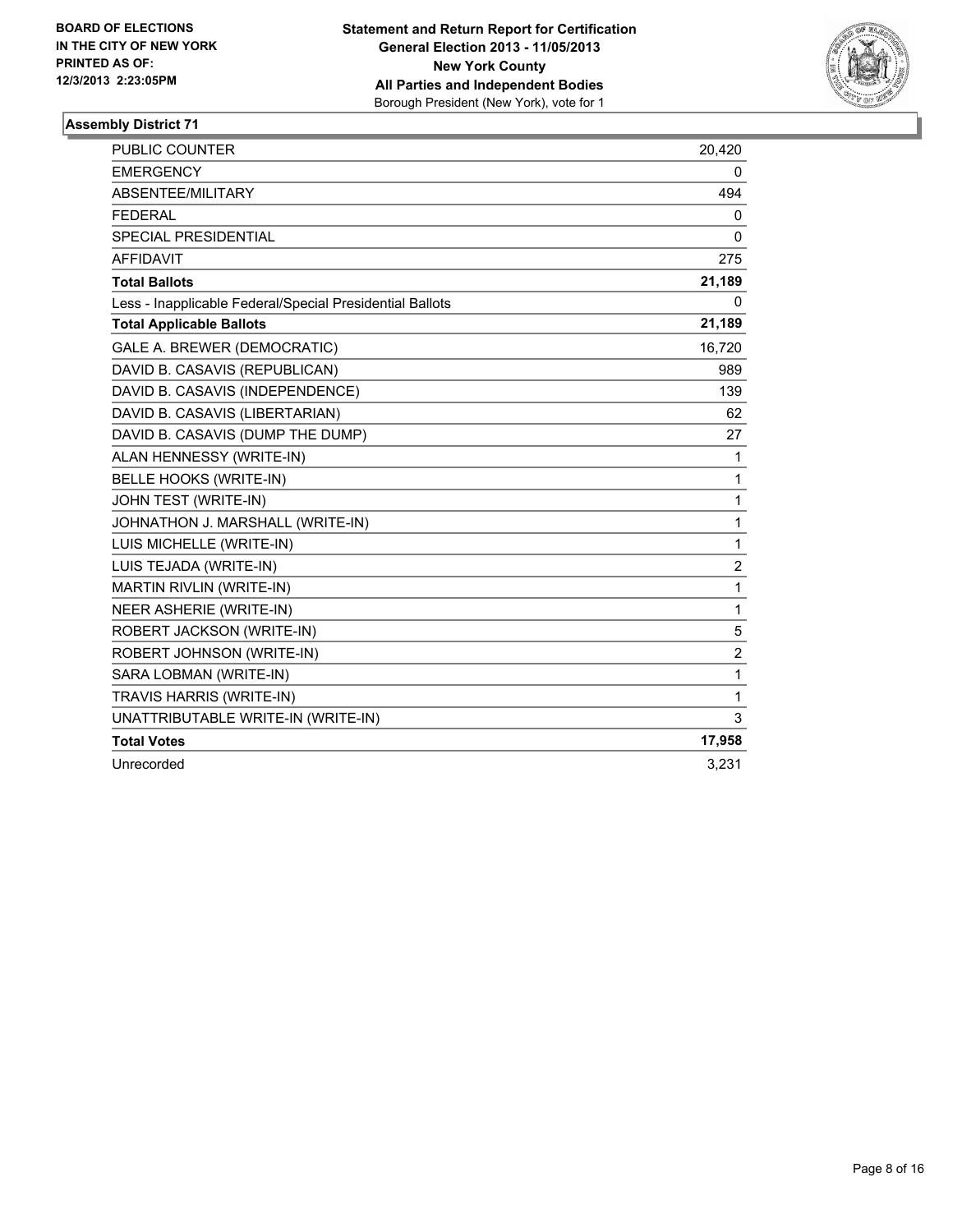

| PUBLIC COUNTER                                           | 16,145         |
|----------------------------------------------------------|----------------|
| <b>EMERGENCY</b>                                         | 0              |
| <b>ABSENTEE/MILITARY</b>                                 | 228            |
| <b>FEDERAL</b>                                           | 0              |
| SPECIAL PRESIDENTIAL                                     | 0              |
| <b>AFFIDAVIT</b>                                         | 251            |
| <b>Total Ballots</b>                                     | 16,624         |
| Less - Inapplicable Federal/Special Presidential Ballots | 0              |
| <b>Total Applicable Ballots</b>                          | 16,624         |
| GALE A. BREWER (DEMOCRATIC)                              | 12,232         |
| DAVID B. CASAVIS (REPUBLICAN)                            | 992            |
| DAVID B. CASAVIS (INDEPENDENCE)                          | 130            |
| DAVID B. CASAVIS (LIBERTARIAN)                           | 47             |
| DAVID B. CASAVIS (DUMP THE DUMP)                         | 32             |
| AHMED BISHOP (WRITE-IN)                                  | 1              |
| ALFRED NEWMAN (WRITE-IN)                                 | 1              |
| HAKIM BEY (WRITE-IN)                                     | 1              |
| JOE HALLMARK (WRITE-IN)                                  | 1              |
| MICHAEL BLOOMBERG (WRITE-IN)                             | 1              |
| ROBERT JACKSON (WRITE-IN)                                | 3              |
| SCOTT STRINGER (WRITE-IN)                                | $\overline{2}$ |
| UNATTRIBUTABLE WRITE-IN (WRITE-IN)                       | 8              |
| <b>WENDY BROWN (WRITE-IN)</b>                            | 1              |
| <b>Total Votes</b>                                       | 13,452         |
| Unrecorded                                               | 3.172          |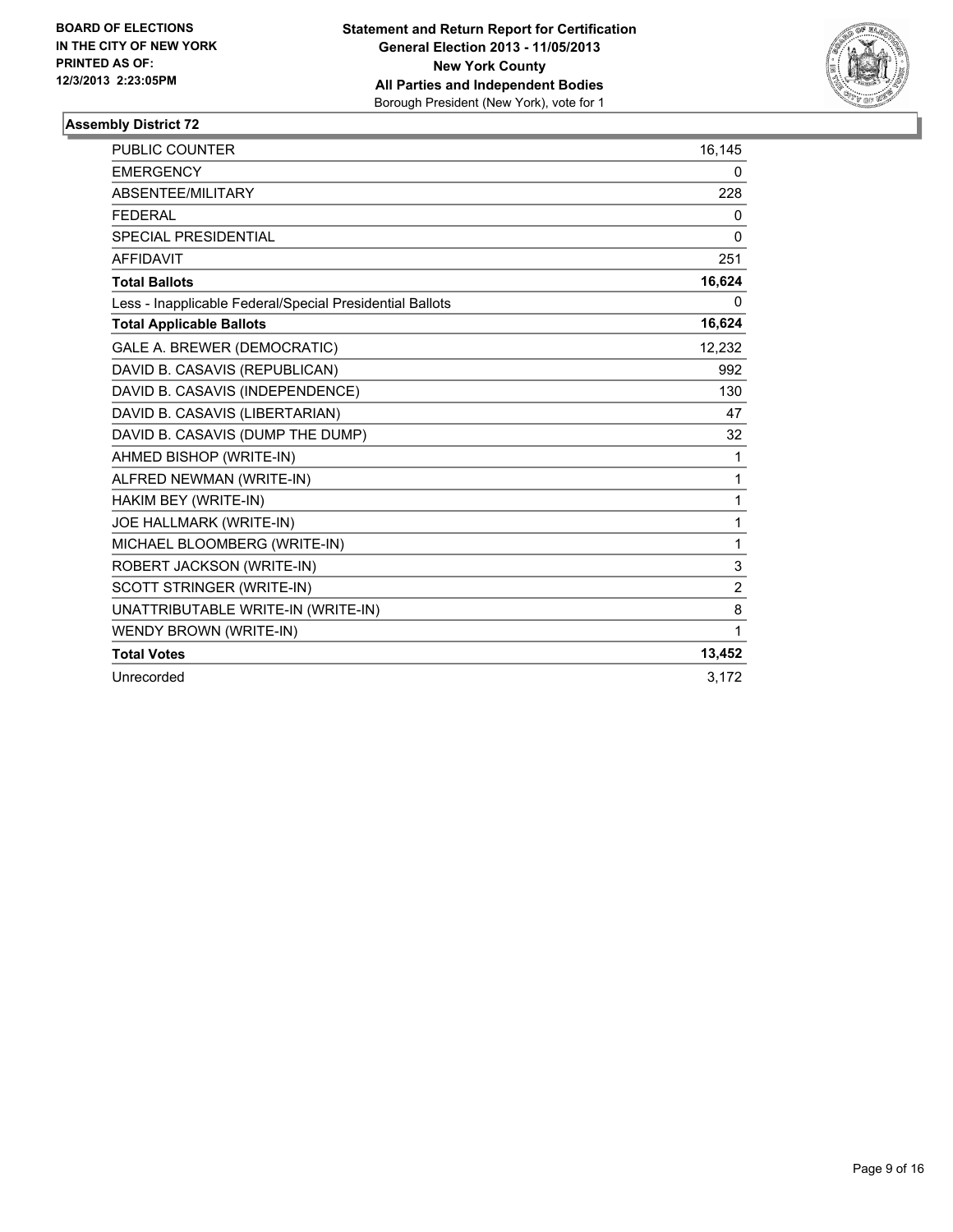

| <b>PUBLIC COUNTER</b>                                    | 26,162 |
|----------------------------------------------------------|--------|
| <b>EMERGENCY</b>                                         | 0      |
| ABSENTEE/MILITARY                                        | 1,188  |
| <b>FEDERAL</b>                                           | 0      |
| <b>SPECIAL PRESIDENTIAL</b>                              | 0      |
| <b>AFFIDAVIT</b>                                         | 284    |
| <b>Total Ballots</b>                                     | 27,634 |
| Less - Inapplicable Federal/Special Presidential Ballots | 0      |
| <b>Total Applicable Ballots</b>                          | 27,634 |
| GALE A. BREWER (DEMOCRATIC)                              | 15,859 |
| DAVID B. CASAVIS (REPUBLICAN)                            | 8,713  |
| DAVID B. CASAVIS (INDEPENDENCE)                          | 300    |
| DAVID B. CASAVIS (LIBERTARIAN)                           | 175    |
| DAVID B. CASAVIS (DUMP THE DUMP)                         | 183    |
| ALAN DASHAWITZ (WRITE-IN)                                | 1      |
| BILL DE BLASIO (WRITE-IN)                                | 1      |
| DANIEL DOCTROIT (WRITE-IN)                               | 1      |
| <b>JESSICA LAPPIN (WRITE-IN)</b>                         | 1      |
| PETER NICHOLAS TRUMP (WRITE-IN)                          | 1      |
| TIMOTHY OHARIN (WRITE-IN)                                | 1      |
| UNATTRIBUTABLE WRITE-IN (WRITE-IN)                       | 6      |
| <b>Total Votes</b>                                       | 25,242 |
| Unrecorded                                               | 2,392  |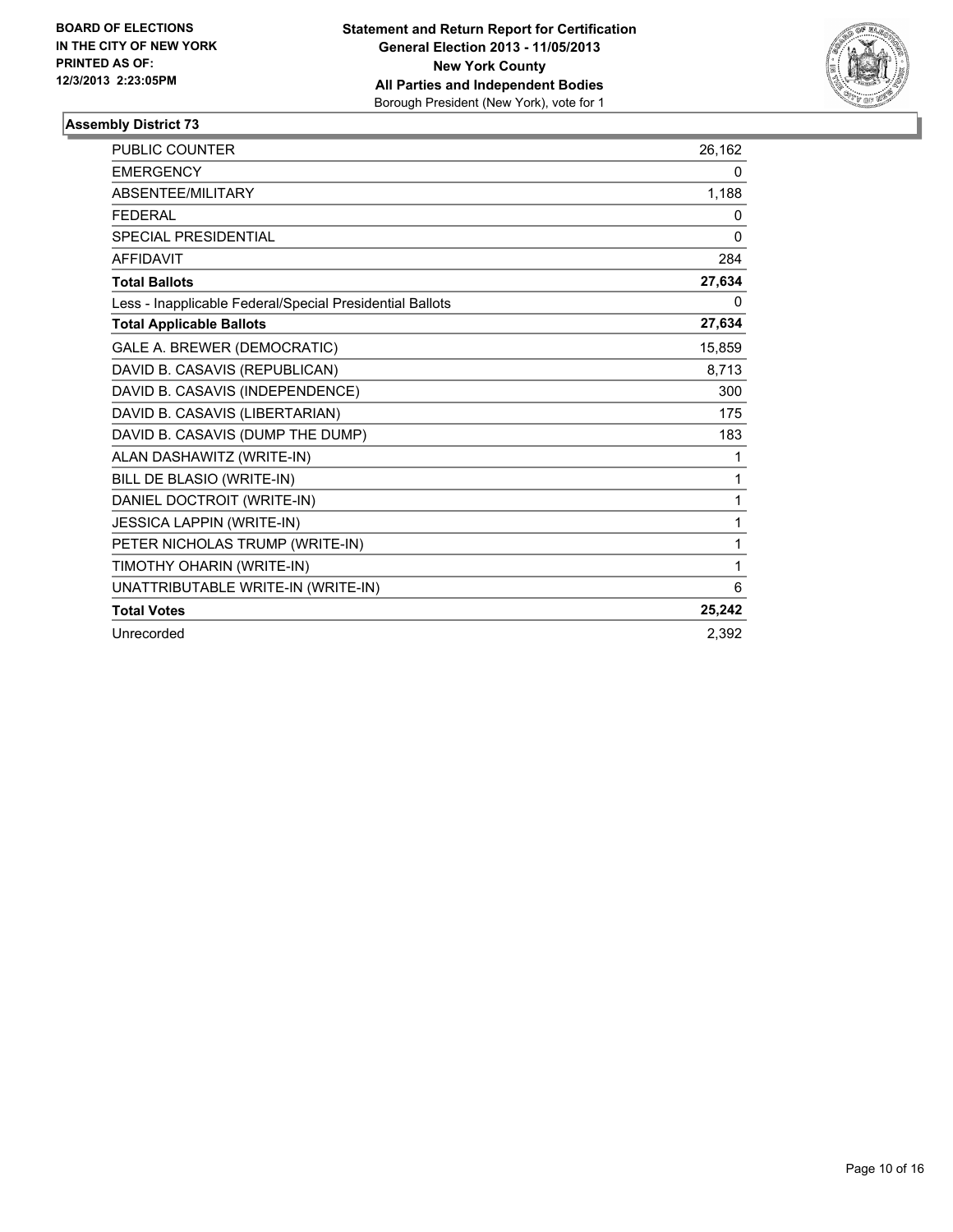

| <b>PUBLIC COUNTER</b>                                    | 21.291         |
|----------------------------------------------------------|----------------|
| <b>EMERGENCY</b>                                         | 429            |
| ABSENTEE/MILITARY                                        | 614            |
| <b>FEDERAL</b>                                           | 0              |
| SPECIAL PRESIDENTIAL                                     | $\mathbf{0}$   |
| <b>AFFIDAVIT</b>                                         | 190            |
| <b>Total Ballots</b>                                     | 22,524         |
| Less - Inapplicable Federal/Special Presidential Ballots | 0              |
| <b>Total Applicable Ballots</b>                          | 22,524         |
| GALE A. BREWER (DEMOCRATIC)                              | 16,334         |
| DAVID B. CASAVIS (REPUBLICAN)                            | 3,257          |
| DAVID B. CASAVIS (INDEPENDENCE)                          | 244            |
| DAVID B. CASAVIS (LIBERTARIAN)                           | 139            |
| DAVID B. CASAVIS (DUMP THE DUMP)                         | 52             |
| <b>BALE A BRAULER (WRITE-IN)</b>                         | 1              |
| CAROLYN CONORSOY (WRITE-IN)                              | 1              |
| <b>JESSICA LAPPIN (WRITE-IN)</b>                         | 1              |
| JIMMY MCMILLAN (WRITE-IN)                                | 1              |
| KIRBY F. PAYNE (WRITE-IN)                                | 1              |
| LYNA GISHON (WRITE-IN)                                   | 1              |
| MITCH OPPENHEIN (WRITE-IN)                               | 1              |
| NCAWSLINDER DUVAL (WRITE-IN)                             | 1              |
| ROB MILLAN (WRITE-IN)                                    | 1              |
| SARA LOBMAN (WRITE-IN)                                   | $\overline{2}$ |
| UNATTRIBUTABLE WRITE-IN (WRITE-IN)                       | 4              |
| WILLIAM J. CLINTON (WRITE-IN)                            | 1              |
| <b>Total Votes</b>                                       | 20,042         |
| Unrecorded                                               | 2,482          |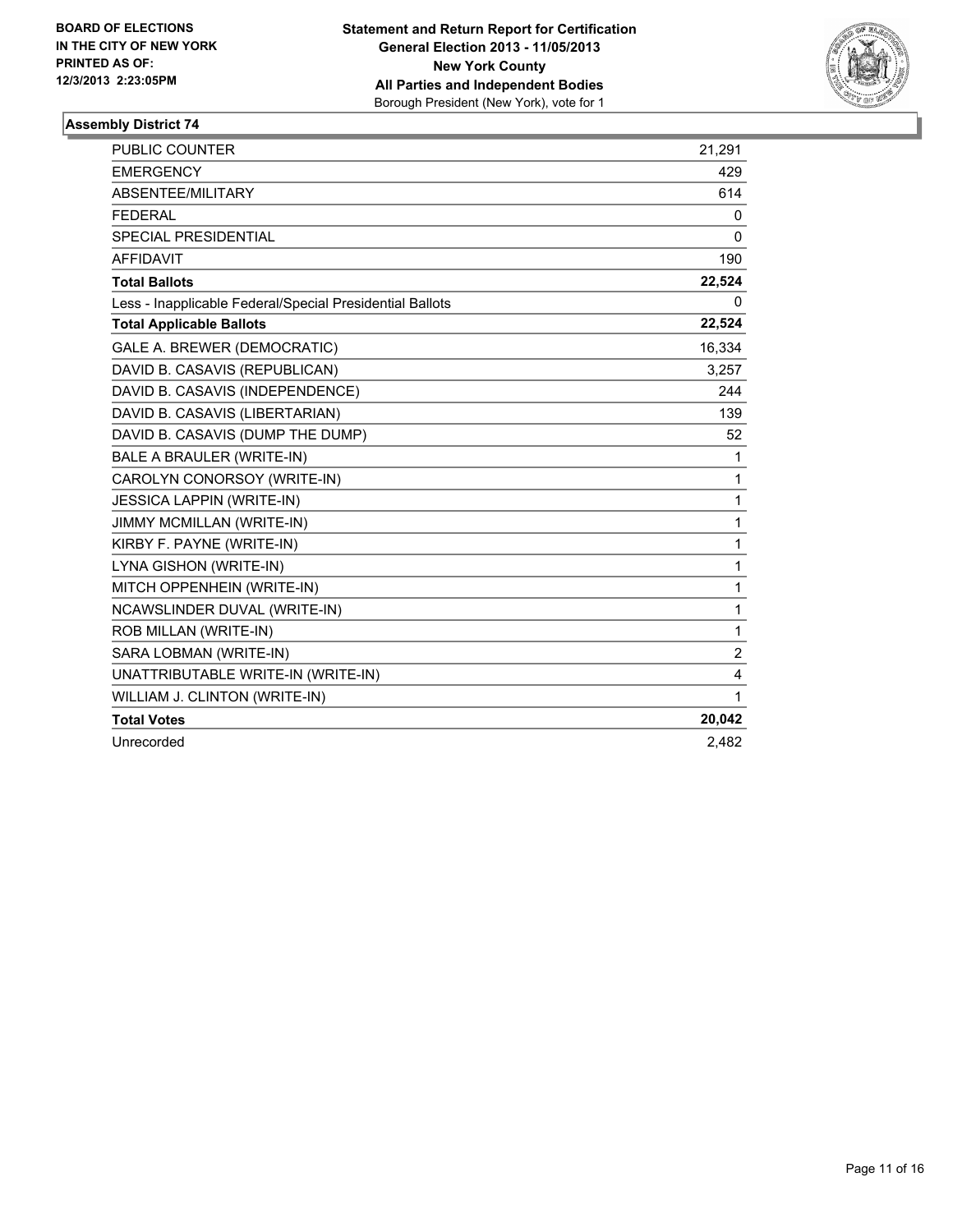

| <b>PUBLIC COUNTER</b>                                    | 21,536   |
|----------------------------------------------------------|----------|
| <b>EMERGENCY</b>                                         | 0        |
| <b>ABSENTEE/MILITARY</b>                                 | 712      |
| <b>FEDERAL</b>                                           | 0        |
| SPECIAL PRESIDENTIAL                                     | $\Omega$ |
| <b>AFFIDAVIT</b>                                         | 248      |
| <b>Total Ballots</b>                                     | 22,496   |
| Less - Inapplicable Federal/Special Presidential Ballots | 0        |
| <b>Total Applicable Ballots</b>                          | 22,496   |
| GALE A. BREWER (DEMOCRATIC)                              | 17,125   |
| DAVID B. CASAVIS (REPUBLICAN)                            | 3,053    |
| DAVID B. CASAVIS (INDEPENDENCE)                          | 221      |
| DAVID B. CASAVIS (LIBERTARIAN)                           | 147      |
| DAVID B. CASAVIS (DUMP THE DUMP)                         | 29       |
| BERNARD R. BLOCK (WRITE-IN)                              | 1        |
| DANNY KAMNER (WRITE-IN)                                  | 1        |
| FIDEL CASTRO (WRITE-IN)                                  | 1        |
| JACK BIEDERMAN (WRITE-IN)                                | 1        |
| <b>JESSICA LAPPIN (WRITE-IN)</b>                         | 1        |
| <b>JULIE MENIN (WRITE-IN)</b>                            | 2        |
| MILES MONROE (WRITE-IN)                                  | 1        |
| ROBERT ATTANAEIO (WRITE-IN)                              | 1        |
| RUSSELL BRAND (WRITE-IN)                                 | 1        |
| STEPHEN C. SHORRELL (WRITE-IN)                           | 1        |
| THOMAS K. DUANE (WRITE-IN)                               | 1        |
| UNATTRIBUTABLE WRITE-IN (WRITE-IN)                       | 8        |
| <b>Total Votes</b>                                       | 20,595   |
| Unrecorded                                               | 1,901    |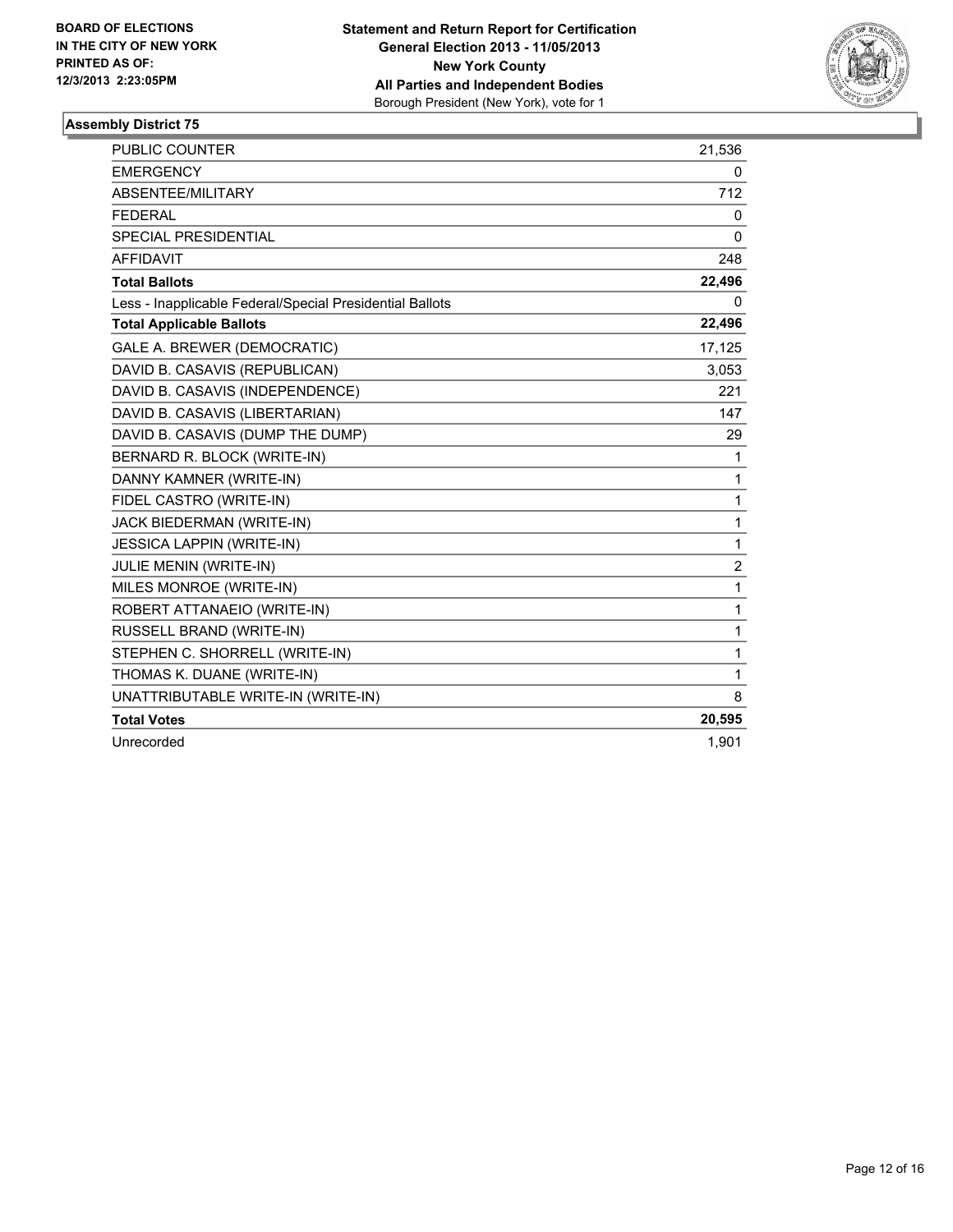

| PUBLIC COUNTER                                           | 25,170       |
|----------------------------------------------------------|--------------|
| <b>EMERGENCY</b>                                         | 1            |
| ABSENTEE/MILITARY                                        | 843          |
| <b>FEDERAL</b>                                           | $\Omega$     |
| <b>SPECIAL PRESIDENTIAL</b>                              | $\mathbf{0}$ |
| <b>AFFIDAVIT</b>                                         | 282          |
| <b>Total Ballots</b>                                     | 26,296       |
| Less - Inapplicable Federal/Special Presidential Ballots | 0            |
| <b>Total Applicable Ballots</b>                          | 26,296       |
| GALE A. BREWER (DEMOCRATIC)                              | 16,279       |
| DAVID B. CASAVIS (REPUBLICAN)                            | 7,035        |
| DAVID B. CASAVIS (INDEPENDENCE)                          | 275          |
| DAVID B. CASAVIS (LIBERTARIAN)                           | 151          |
| DAVID B. CASAVIS (DUMP THE DUMP)                         | 426          |
| <b>ASSATA SHAKUR (WRITE-IN)</b>                          | 1            |
| <b>BOBBY HOFFMAN (WRITE-IN)</b>                          | 1            |
| CHERYL KRIST (WRITE-IN)                                  | $\mathbf{1}$ |
| CHRISTINE QUINN (WRITE-IN)                               | 1            |
| DAVID GOODSMITH (WRITE-IN)                               | $\mathbf{1}$ |
| ERASMA BERAS (WRITE-IN)                                  | $\mathbf{1}$ |
| <b>JESSICA LAPPIN (WRITE-IN)</b>                         | $\mathbf{1}$ |
| <b>JUSTIN M WARD (WRITE-IN)</b>                          | $\mathbf{1}$ |
| NETTIE BURKE (WRITE-IN)                                  | $\mathbf{1}$ |
| UNATTRIBUTABLE WRITE-IN (WRITE-IN)                       | 4            |
| WARREN MURRAY JR (WRITE-IN)                              | $\mathbf 1$  |
| <b>Total Votes</b>                                       | 24,180       |
| Unrecorded                                               | 2,116        |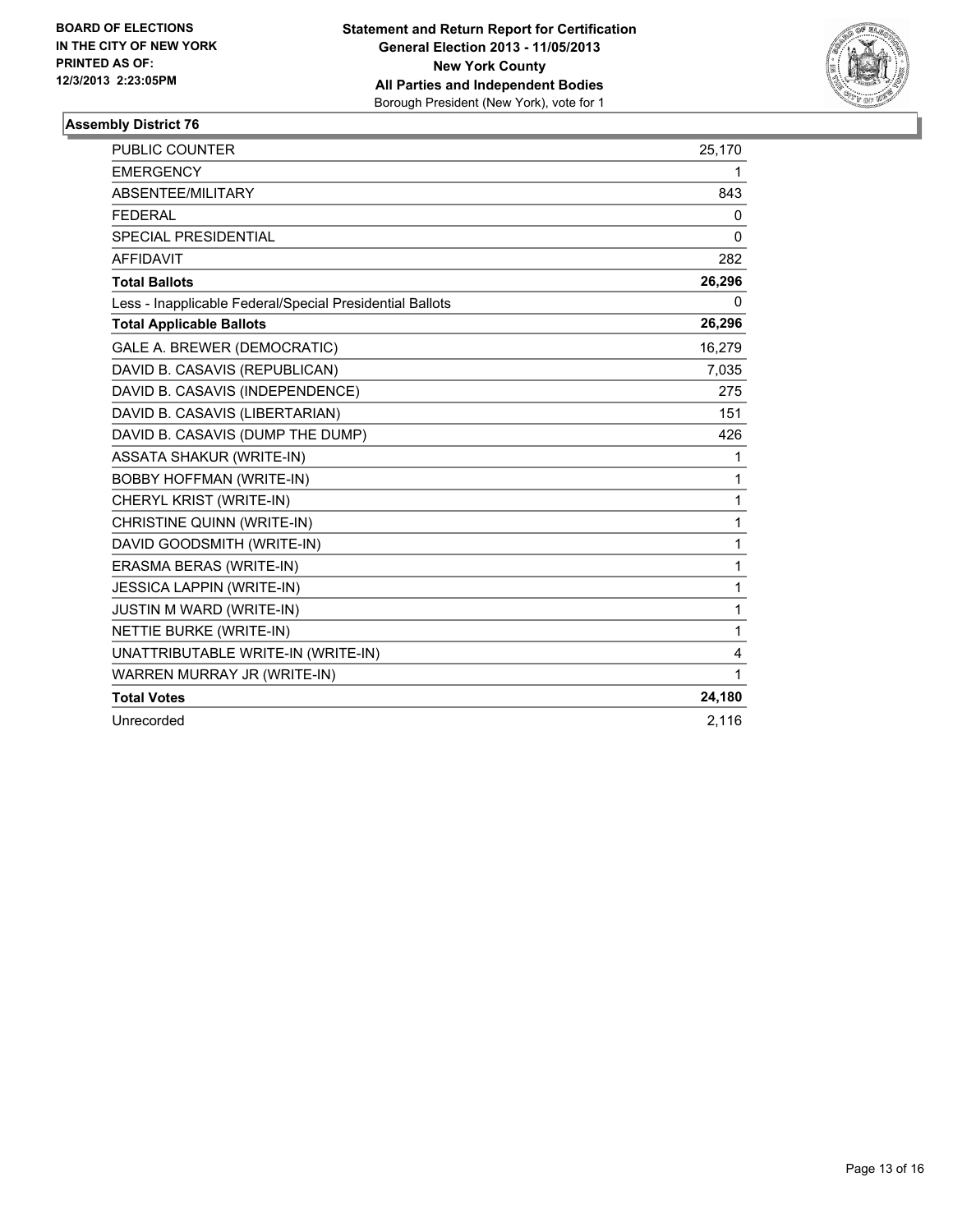

# **Total for Borough President (New York) - New York County**

| <b>PUBLIC COUNTER</b>                                    | 263,833      |
|----------------------------------------------------------|--------------|
| EMERGENCY                                                | 495          |
| ABSENTEE/MILITARY                                        | 7,993        |
| <b>FEDERAL</b>                                           | 0            |
| SPECIAL PRESIDENTIAL                                     | 0            |
| AFFIDAVIT                                                | 3,153        |
| <b>Total Ballots</b>                                     | 275,474      |
| Less - Inapplicable Federal/Special Presidential Ballots | 0            |
| <b>Total Applicable Ballots</b>                          | 275,474      |
| GALE A. BREWER (DEMOCRATIC)                              | 202,966      |
| DAVID B. CASAVIS (REPUBLICAN)                            | 37,421       |
| DAVID B. CASAVIS (INDEPENDENCE)                          | 2,371        |
| DAVID B. CASAVIS (LIBERTARIAN)                           | 1,392        |
| DAVID B. CASAVIS (DUMP THE DUMP)                         | 976          |
| ADAM MULITZ (WRITE-IN)                                   | 1            |
| AHMED BISHOP (WRITE-IN)                                  | 1            |
| ALAN DASHAWITZ (WRITE-IN)                                | 1            |
| ALAN HENNESSY (WRITE-IN)                                 | 1            |
| ALFRED NEWMAN (WRITE-IN)                                 | 1            |
| <b>ASSATA SHAKUR (WRITE-IN)</b>                          | $\mathbf 1$  |
| BALE A BRAULER (WRITE-IN)                                | 1            |
| BELLE HOOKS (WRITE-IN)                                   | 1            |
| BERNARD R. BLOCK (WRITE-IN)                              | 1            |
| BILL DE BLASIO (WRITE-IN)                                | 2            |
| BOBBY HOFFMAN (WRITE-IN)                                 | 1            |
| BRETT SCHWARTZ (WRITE-IN)                                | $\mathbf 1$  |
| <b>BRIAN FORD (WRITE-IN)</b>                             | 1            |
| CAROLYN CONORSOY (WRITE-IN)                              | 1            |
| CHERYL KRIST (WRITE-IN)                                  | $\mathbf 1$  |
| CHRISTINE QUINN (WRITE-IN)                               | 1            |
| DANIEL DOCTROIT (WRITE-IN)                               | 1            |
| DANIEL SQUADRON (WRITE-IN)                               | $\mathbf{1}$ |
| DANNY KAMNER (WRITE-IN)                                  | 1            |
| DAVID GOODSMITH (WRITE-IN)                               | 1            |
| DAVID MCREYNOLDS (WRITE-IN)                              | 1            |
| DAVID SHAPE (WRITE-IN)                                   | 1            |
| DAVID YASSKY (WRITE-IN)                                  | 1            |
| EDWARD WIPPER (WRITE-IN)                                 | 1            |
| EILEEN V CASEY (WRITE-IN)                                | 1            |
| ELIOT SPITZER (WRITE-IN)                                 | 1            |
| ERASMA BERAS (WRITE-IN)                                  | 1            |
| EVA MENDEZ (WRITE-IN)                                    | 1            |
| FIDEL CASTRO (WRITE-IN)                                  | 1            |
| <b>GRACE JULICIONS (WRITE-IN)</b>                        | 1            |
| HAKIM BEY (WRITE-IN)                                     | 1            |
| HOGAN LIPTON (WRITE-IN)                                  | 1            |
|                                                          |              |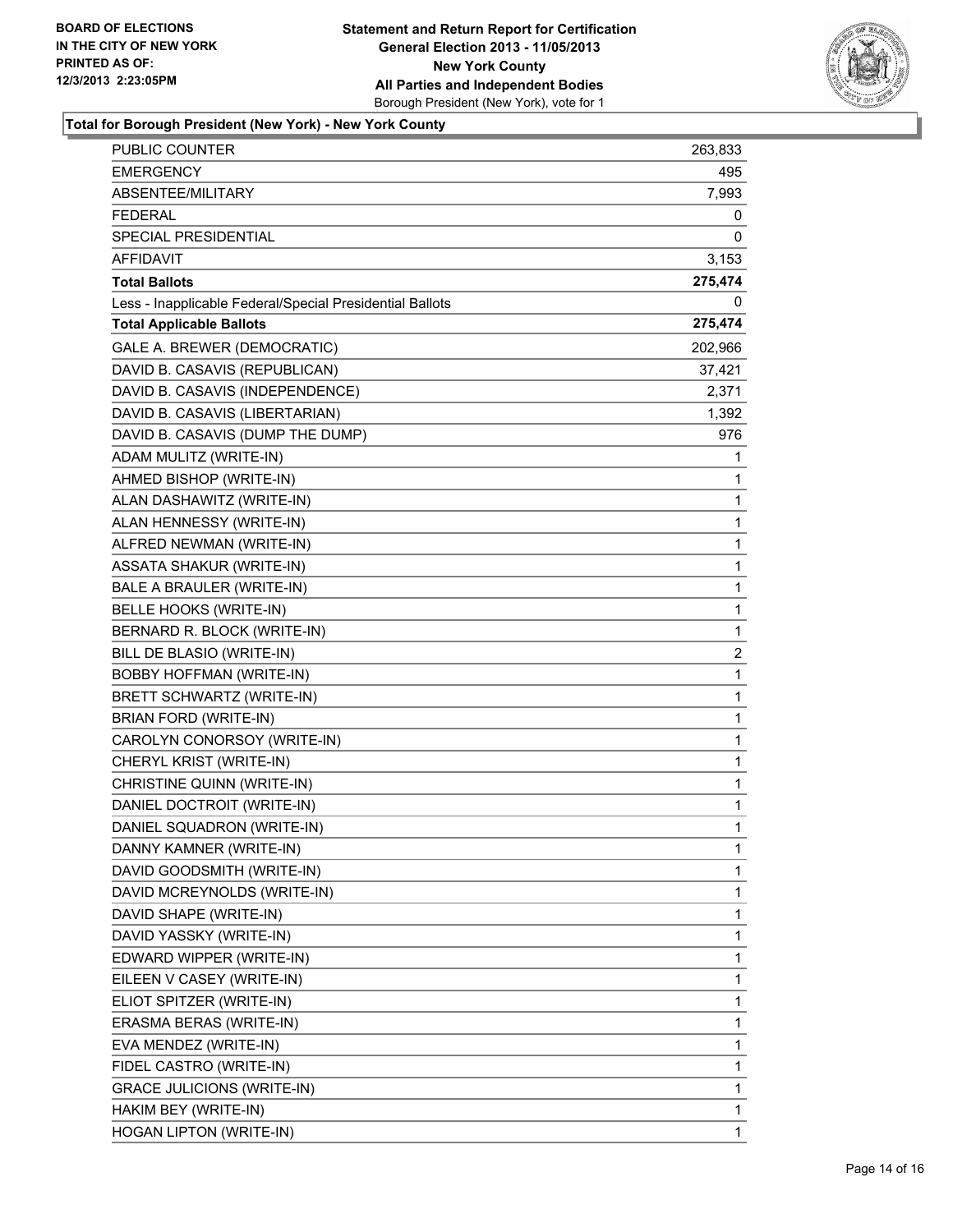

# **Total for Borough President (New York) - New York County**

| INVY ASHA (WRITE-IN)             | 1              |
|----------------------------------|----------------|
| JACK BIEDERMAN (WRITE-IN)        | 1              |
| JEFFREY LAPADULA (WRITE-IN)      | 1              |
| JELEESA MYERS (WRITE-IN)         | 1              |
| <b>JESSICA LAPPIN (WRITE-IN)</b> | 7              |
| JIMMY MCMILLAN (WRITE-IN)        | 1              |
| JOE HALLMARK (WRITE-IN)          | 1              |
| JOEL MARMON (WRITE-IN)           | 1              |
| JOHN LIU (WRITE-IN)              | 1              |
| JOHN TEST (WRITE-IN)             | 2              |
| JOHNATHON J. MARSHALL (WRITE-IN) | 1              |
| JORAH MORMONT (WRITE-IN)         | 1              |
| JULIA MERIN (WRITE-IN)           | 1              |
| JULIE MENIN (WRITE-IN)           | $\overline{2}$ |
| JULIE MERIA (WRITE-IN)           | 1              |
| JULIE NEIN (WRITE-IN)            | 1              |
| <b>JUSTIN M WARD (WRITE-IN)</b>  | 1              |
| <b>JUSTIN WARD (WRITE-IN)</b>    | 1              |
| KIRBY F. PAYNE (WRITE-IN)        | 1              |
| LENNARD MCNEIL (WRITE-IN)        | 1              |
| LENNY GARCIA (WRITE-IN)          | 1              |
| LEYLA DUGU (WRITE-IN)            | 1              |
| LUIS MICHELLE (WRITE-IN)         | 1              |
| LUIS TEJADA (WRITE-IN)           | 4              |
| LYNA GISHON (WRITE-IN)           | 1              |
| MARC FIRSTENBURG (WRITE-IN)      | 1              |
| MARTIN RIVLIN (WRITE-IN)         | 1              |
| MATT MORAN (WRITE-IN)            | 1              |
| MICHAEL BLOOMBERG (WRITE-IN)     | 1              |
| MICHAEL HALPERT (WRITE-IN)       | 1              |
| MILES MONROE (WRITE-IN)          | 1              |
| MITCH OPPENHEIN (WRITE-IN)       | 1              |
| NCAWSLINDER DUVAL (WRITE-IN)     | 1              |
| NEER ASHERIE (WRITE-IN)          | $\mathbf{1}$   |
| NETTIE BURKE (WRITE-IN)          | 1              |
| PETER NICHOLAS TRUMP (WRITE-IN)  | 1              |
| RANDY CREDICO (WRITE-IN)         | $\overline{2}$ |
| ROB MILLAN (WRITE-IN)            | 1              |
| ROBERT ATTANAEIO (WRITE-IN)      | 1              |
| ROBERT F KENNEDY (WRITE-IN)      | 1              |
| ROBERT JACKSON (WRITE-IN)        | 17             |
| ROBERT JOHNSON (WRITE-IN)        | 2              |
| RON R. MILLER (WRITE-IN)         | 1              |
| ROSEMARY MOALY (WRITE-IN)        | $\mathbf{1}$   |
| RUSSELL BRAND (WRITE-IN)         | 1              |
| SAMUEL WIENER (WRITE-IN)         | $\mathbf 1$    |